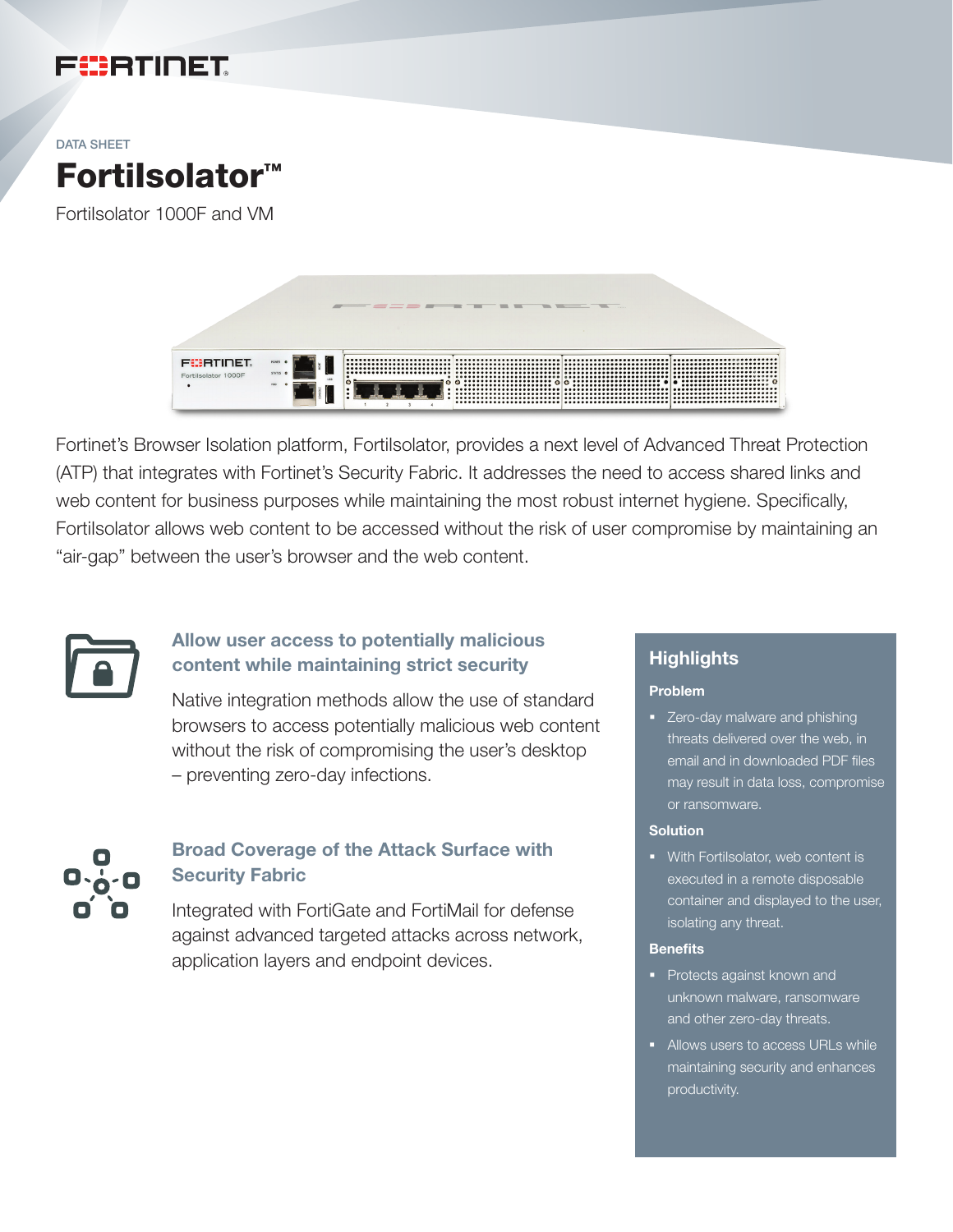# **Highlights**

### Product Summary

Fortilsolator is a clientless browser isolation solution which allows the user to access potentially malicious content using their regular browser without the risk of compromising their browser, desktop or mobile device. FortiIsolator is designed to work as unobtrusively as possible, interoperating with any modern HTML5 capable browser (ie: Edge, Chrome, Safari, Firefox), meaning no requirement for any client or plugin software on the end user device.

Fortilsolator prevents drive-by and watering hole attacks by accessing the potentially malicious content in a trusted execution container which is disposed of at the end of the browser session and presenting the user with a visual rendering of the web page. This rendered version of the web page can still be interacted with e.g. videos viewed, links clicked, and PDF files opened. However, the rendering process prevents any content from being able to cross over to the user's system.



### Critical threat vectors

Email is the most common attack vector for malware (92.4%) and social attacks such as phishing (96%)1 and the majority of that is delivered via web links. Steps can be taken to filter known malicious and unrated links, however, the latter may impact productivity. By combining FortiIsolator with your Secure Mail

Gateway, Firewall, Secure Web Gateway or Desktop Client, you are able to allow users to access URLs while maintaining security increasing productivity.

<sup>1</sup> Verizon Databreach Report 2018

https://www.verizonenterprise.com/resources/reports/rp\_DBIR\_2018\_Report\_en\_xg.pdf